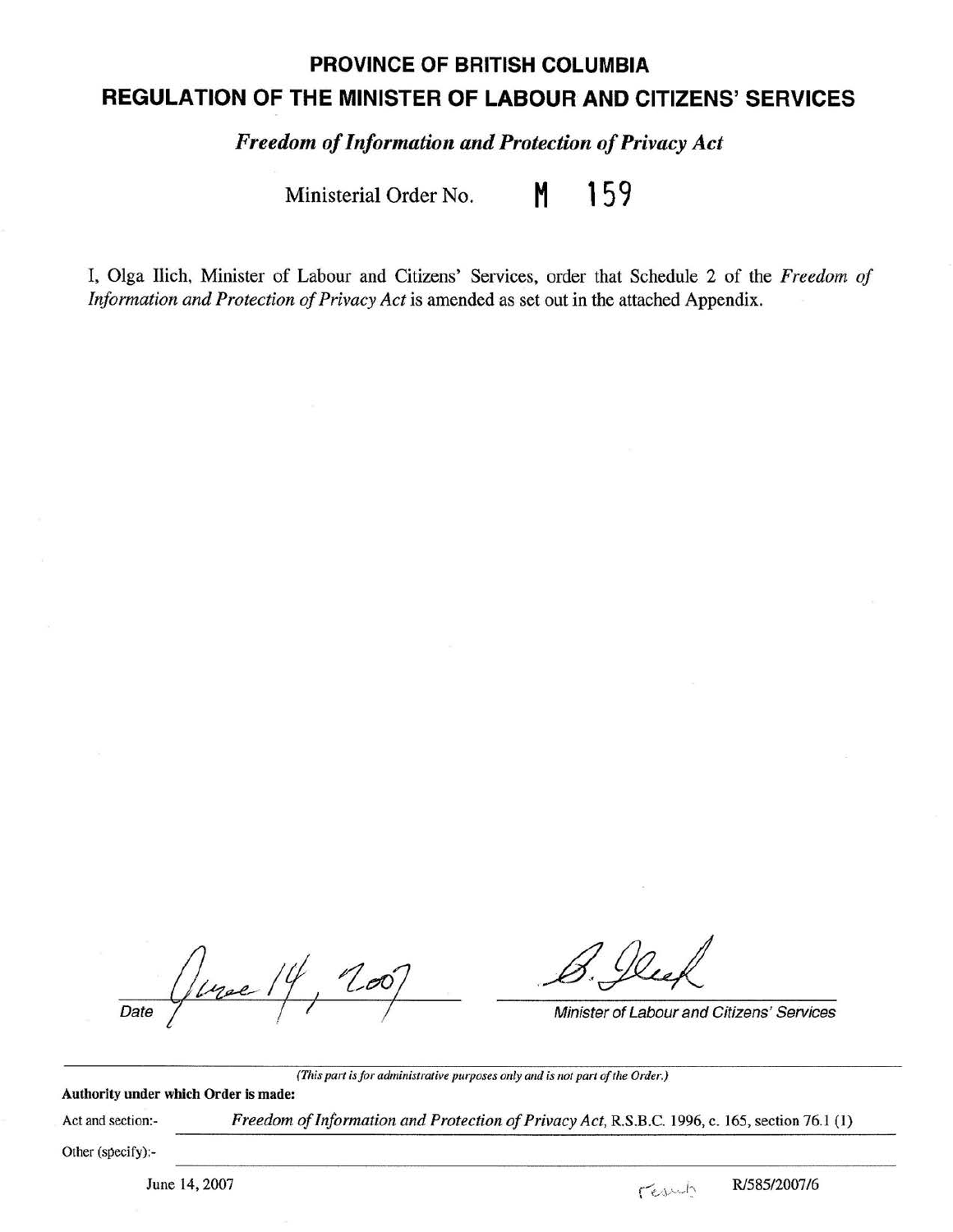## **APPENDIX**

*1 Schedule 2 of the Freedom of Information and Protection of Privacy Act is amended by striking out the following Public Bodies and the Heads associated with each:* 

> Appeal Boards (Forest Act and Range Act) (each Board) British Columbia Forest Research Advisory Committee Building Safety Advisory Council Building Safety Standards Advisory Council Carmanah Valley Forest Management Advisory Committee Electrical Safety Advisory Committee Electrical Safety Board of Review Elevating Devices Appeal Board Elevating Devices Safety Advisory Committee First Nations Forestry Council Forest Practices Advisory Council Forest Resource Commission Forest Sector Strategy Committee Forest Worker Agency Gas Safety Advisory Committee Gas Safety Appeal Board Manufactured Home Park Dispute Resolution Committee Minister's Advisory Council on Affordable Housing Office of the Forest Jobs Commissioner Plumbing Code Advisory Committee Power Engineers and Pressure Vessel Safety Advisory Committee Power Engineers and Pressure Vessel Safety Appeal Board Spotted Owl Community Advisory Group .

## *2 Schedule 2 is amended by adding the following:*

| Public Body:        | New Relationship Trust                                              |
|---------------------|---------------------------------------------------------------------|
| Head:               | Chair                                                               |
| <b>Public Body:</b> | Forest and Range Practices Advisory Council                         |
| Head:               | Minister of Forests and Range and Minister Responsible for Housing. |